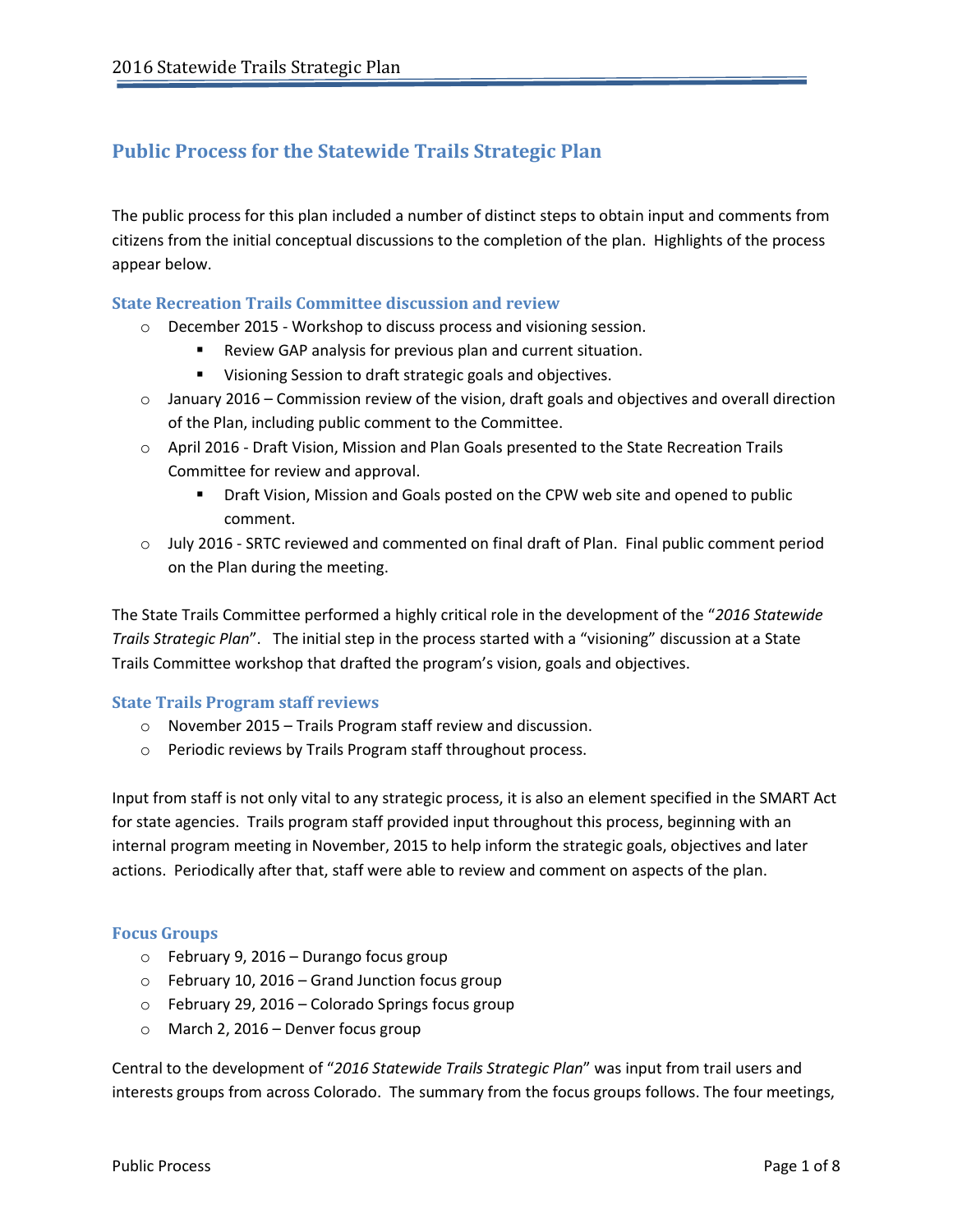distributed around Colorado were focused discussions with invited participants who represented trail related interests in Colorado. The interest areas represented included: non-motorized and motorized trail users (OHVs, snowmobiling, equestrian, mountain and road biking, Nordic skiing, hiking, wildlife watching), natural resource conservation, hunting and fishing, local governments, and trail builders. CPW held four focus groups, each in a different region: Durango, Grand Junction, Colorado Springs, and Denver.

Each focus group convened between 8 and 12 people and entailed a facilitated discussion around a set series of questions. Below is the summary:

# *Funding for trails is a top priority*

At all four focus groups, participants communicated that there needs to be more funding dedicated to trails in Colorado. Participants emphasized that the state population is growing, that there is a growing demand for trail-based recreation and there should be a new mechanism for raising money to support construction and maintenance of trails. When asked if they had specific ideas for how to generate more funding for trails, participants stated the following ideas:

- Annual pass required by all trail user
- Car registration fee
- Required fee for non-residents
- Tax ideas discussed included tourism, sales, outdoor equipment rentals and/or sales, new home sales (or Real Estate transfer fee)
- Fee collection at the trailhead with a smart phone option to make payment
- Registration requirement or license for bicycles
- A percentage of supporting nonprofit organization membership dues
- Mandatory stamp required for trail recreation
- A fee imposed with an option to opt-out
- Fee for non-motorized and other trail users who have not already paid through an OHV registration or purchase of a hunting/fishing license or parks pass.
- Restrict portion of lottery fund specifically for trails projects
- Give funding authority to the Parks and Wildlife Commission and request the CPW allocate more funding toward trails.
- Private donations ideas included a stamp, asking to support specific projects, a donation box (physical and digital) at the trailhead and asking for donations with tax filing.
- Parking pass
- Dedicated license plate

While discussing ideas for new funding, participants raised concerns about maintaining access to trails for everyone. They emphasized that any new funding mechanism should not be a barrier to children and economically challenged individuals for recreating on trails. Participants discussed the importance of considering enforcement costs associated with various mechanisms, impacts to other agencies and aspects of management and whether the mechanisms are politically feasibility. Some participants felt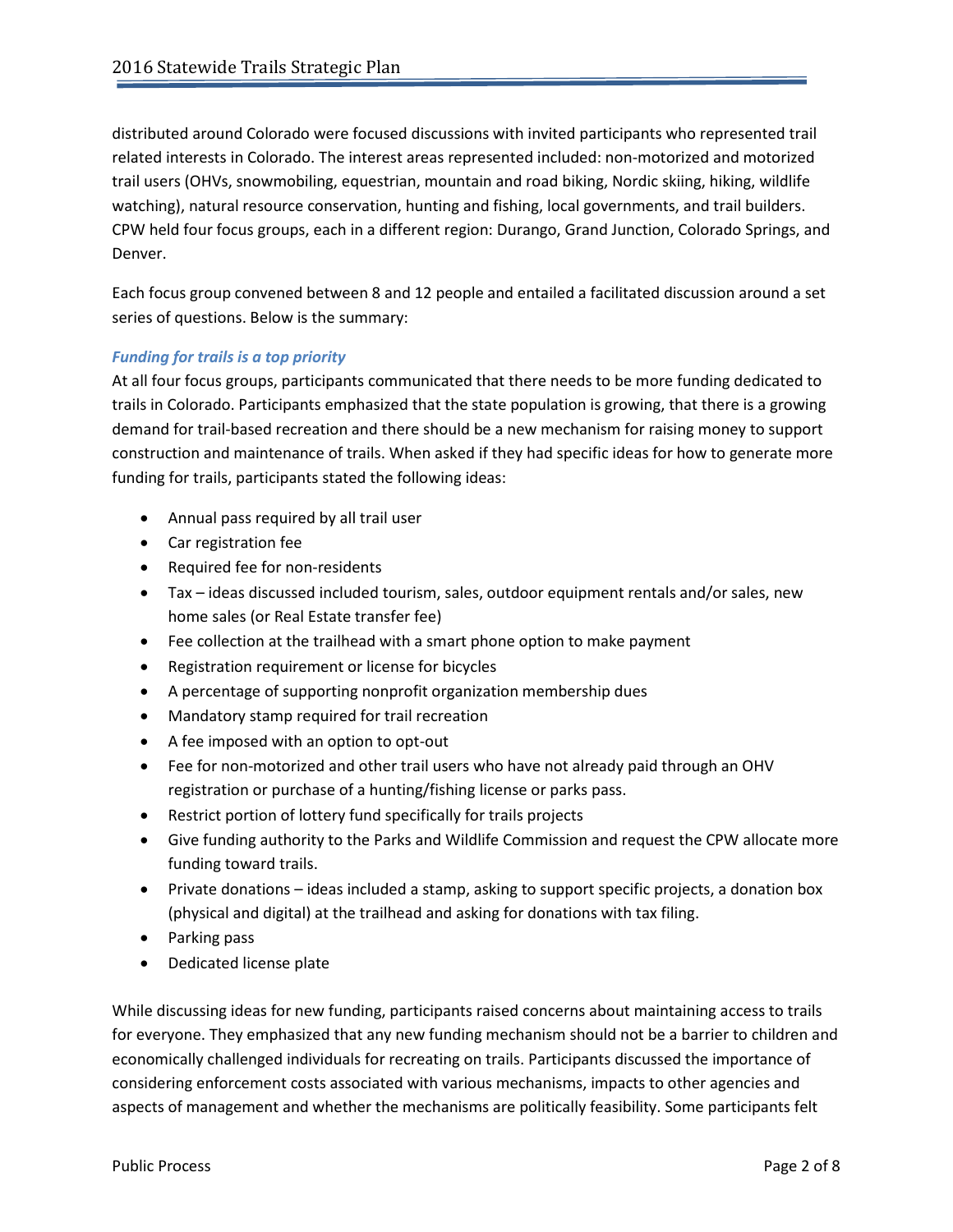that a new funding source should be exempt from TABOR and indexed to population growth. Participants communicated that there should be restrictions in place to make sure the money gets spent on trails in Colorado and on the ground projects, including maintaining existing trails. There were concerns that a new source of funding might get diverted to other projects or that it would go primarily toward administration with little impact on trail opportunities.

Participants also discussed the value of convening a panel of experts to explore different options and analyze types of fee structures for non-motorized trail users. At one of the focus groups, a participant highlighted a recent effort conducted by non-motorized users to identify core values when considering different pay to play mechanisms. These were:

- Love of the land, consider impacts to resource.
- Funds go back to the land.
- Locally raised funds are spent locally.
- Efficiency, minimal costs for administration.
- Youth still have access pay to play ensures no one is excluded.
- Apply to all recreational users.
- Shouldn't be a barrier to recreation.

## *Other statewide priorities*

Focus group participants discussed priorities for state leadership and the trails program. In addition to more funding for trails, here are the common themes shared during discussions:

Coordination - Engage with federal, state, local managers and organizations to facilitate and support the advancement of trail projects. Support local entities in navigating federal processes. Map and standardize data/information.

Convene stakeholders – Provide opportunities for diverse interests to continue discussion around trailsbased recreation issues and needs. Look at Sportsmen's Roundtable and regional trails groups as possible models.

Elevate trails statewide - Trail use is the #1 recreation activity in Colorado. Prioritize trail related issues. Raise visibility and profile of trails. Elevate the trails program within CPW. Implement a strong marketing approach with consideration for how we attract tourists. Identify and advance projects that will support a larger strategy in elevating the importance of trails.

Address population growth and the growing demand – Trails are getting more crowded. Need to identify priorities and gaps and invest in projects to accommodate more users.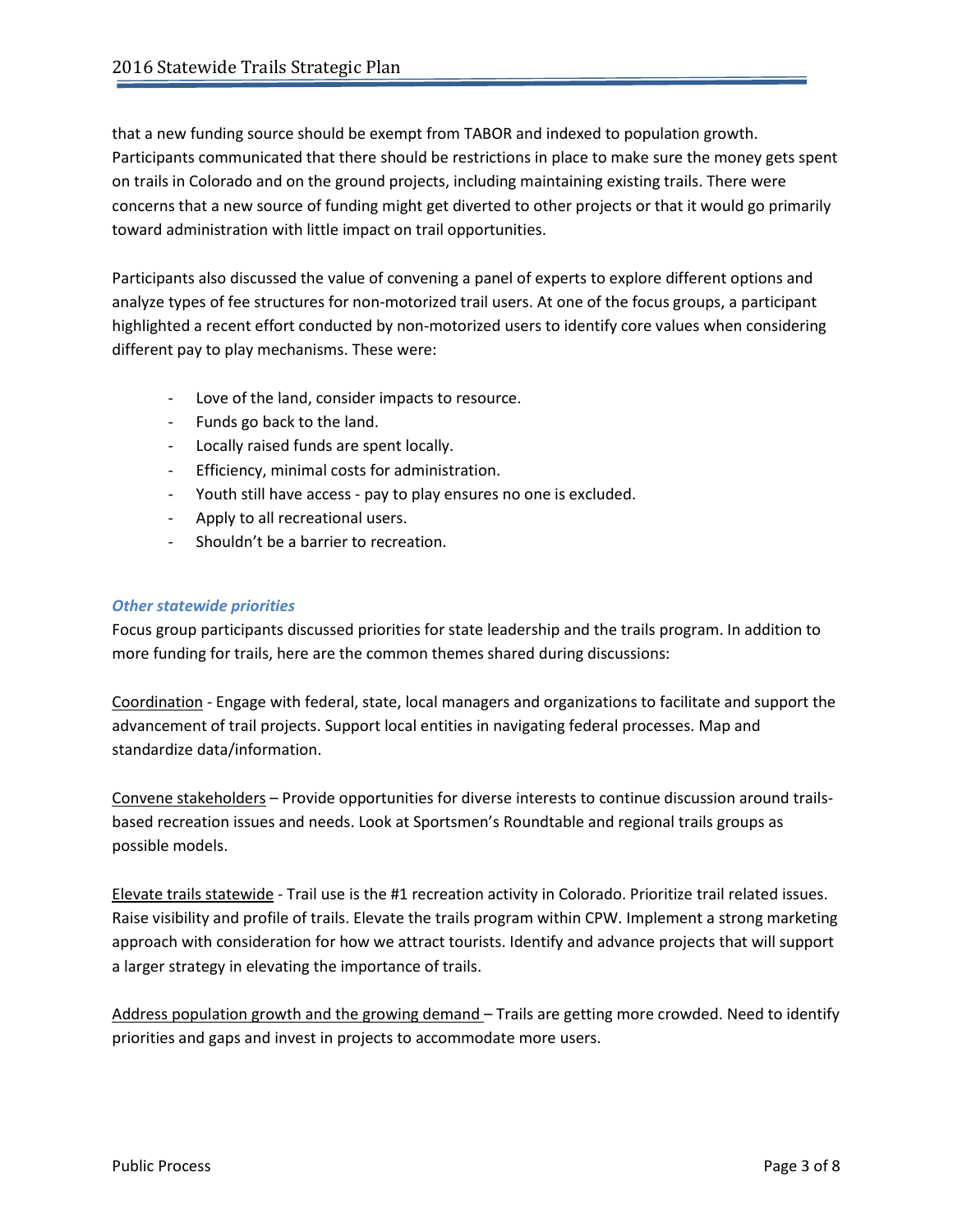Conserve natural resources – Wildlife and habitat must be conserved. Need to protect the natural resources that draw people to Colorado's outdoors. A state program should overlay maps and strategically consider winter range and sensitive habitats when constructing trails. Program should identify wildlife needs, communicate these in trail development efforts, and work collaboratively to look for solutions.

Provide information – Use statewide program to provide central location for sharing information, including maps, closures and permitted trail activities. Provide information in print form, website and mobile app. Provide consistent messaging, materials, opportunities for idea sharing, along with best practices and lessons learned.

Balance interests - Provide for all types of users. Do not prioritize one use over another and consider the needs of youth, senior and handicap trail users. Take a statewide perspective to understand regional trail priorities and gaps.

Support communities – Foster key connections to support local communities. Help solve problems and move projects forward. Provide technical assistance to help small communities apply for grants. Continue to provide mini grants to pay for assistance getting bigger proposals ready. Provide a framework and statewide/regional vision to help guide local initiatives. Give tools and guidance to get projects through by:

- Providing a clearing house for information
- Creating equity in trail application process
- Providing a user friendly guide to conduct trail projects and working with federal agencies
- Articulating timelines and expectations

Enforce rules – Enforce trail closures, address the construction of social (i.e., non-sanctioned) trails. Invest in wildlife managers and rangers to address population pressures and conduct education programs.

Promote trail etiquette and education - Prioritize next generation of stewards. Implement strategic education initiatives.

Maintain existing funding sources – Preserve GOCO and the OHV registration program.

Prioritize maintenance – Maintain existing trails. Ensure funding is available for maintenance and coordinate with clubs and user groups to help with maintenance. Clean up trails that are blocked by fallen beetle kill trees and other damage.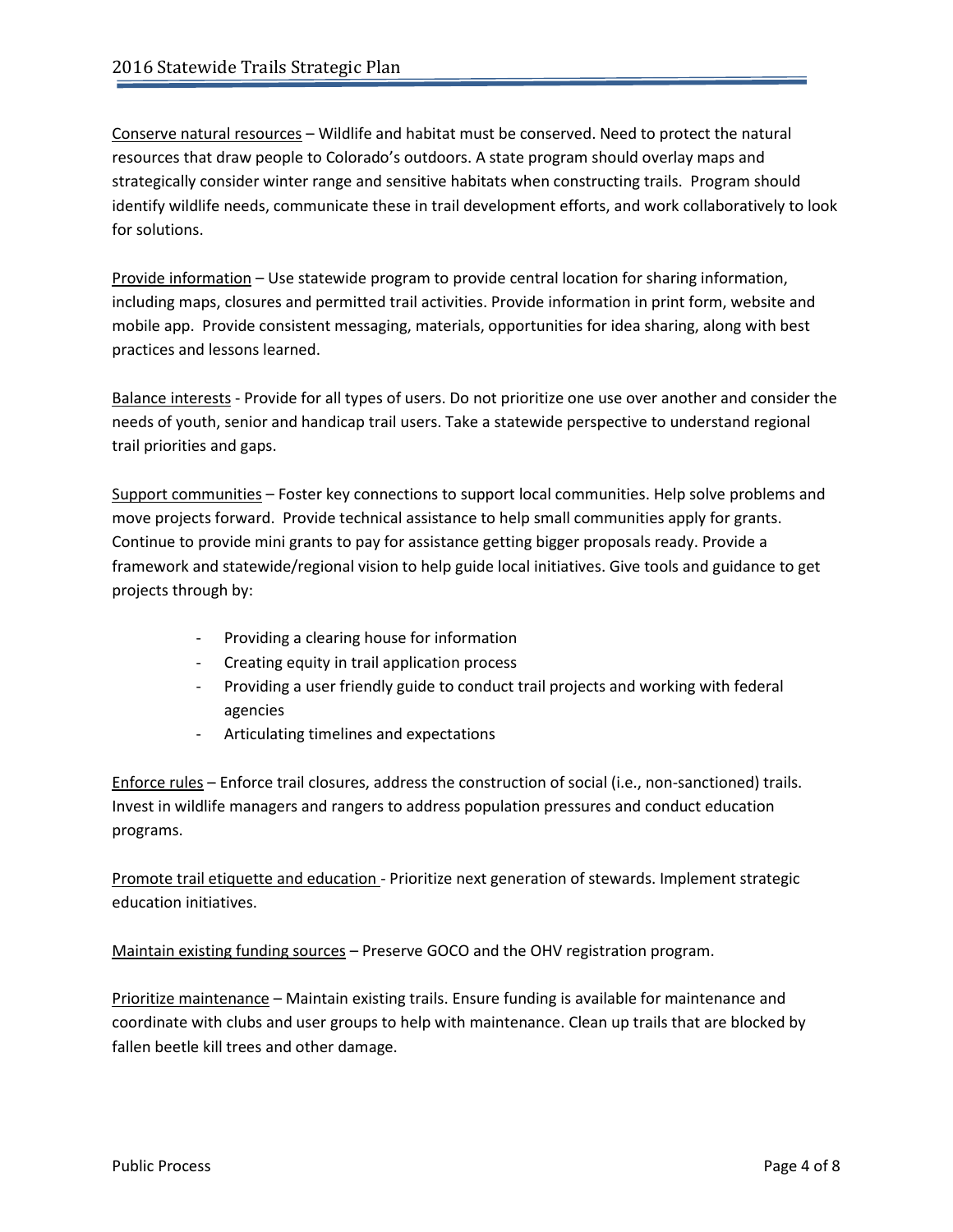Foster volunteer efforts - Account for volunteer hours as match when funding projects (currently the trails program does this and GOCO does not). Standardize the certification requirements for volunteers, such as chainsaw certification, and make these consistent across local, state and federal agencies. Help volunteer efforts get liability coverage.

Leader in science – The state should serve as a national leader on the science around trails. Collect and analyze data on demand, look strategically at user interests and pressure across the state. Provide research on natural resource questions, design, visualization, and user preference. Evaluate the economic value of trails and opportunities to create a sustainable and self-paying trail economy.

Several other issues came up during discussion although didn't get the same level of attention across all four groups. These included the need to support federal agencies and particularly the USFS who has been allocating more resources toward fire management impacting their ability to maintain recreation trails. Participants mentioned the need to preserve access to public lands and keep these lands public. One individual inquired about the use of pack animals to support maintenance and whether these services were as robust as they once were. Another mentioned that the expectations for the quality of trails and infrastructure are changing and that as users expect more over time, this will impact the funding challenges to provide for these users. The need for license plates on OHVs and more crossings over highways for trail users and wildlife were also mentioned. And finally, several participants recognized and appreciated the value of the current trails program and the work of Governor Hickenlooper to elevate the conversation around trails and to advance priority projects around the state.

### *A good trail experience*

When asked what defined a good trail experience, participants at all four focus groups spoke about the following:

Varity - Diverse trail opportunities that accommodate multiple interests and provide a range of experiences. Some participants preferred trails that provide solitude and a natural setting. Others emphasized the need for trails with varying degree of difficulty to accommodate different skill levels. Variety should include both remote and less developed trails as well as more urban and more improved.

Connectivity – Trails loop and connect to other trails and recreational opportunities. Trails connect communities to each other.

Good design - Trail design is done well to accommodate different uses and skill levels while providing for safe recreation. Strategic layout disperses use and minimizes conflict.

Well-maintained – Maintenance is prioritized, keeping trails clear and in good condition to accommodate the uses they are designed for.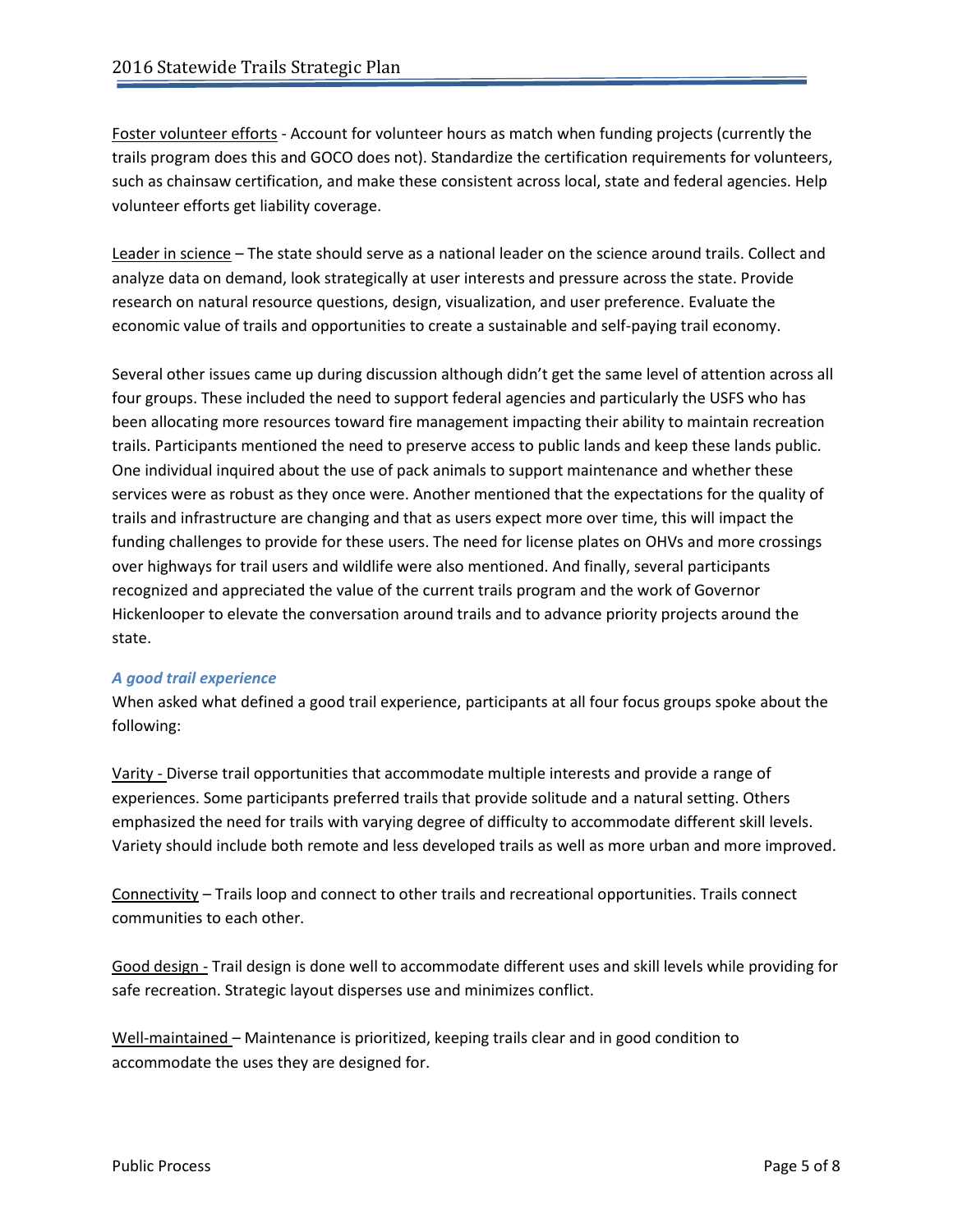Infrastructure - year-round parking and parking that accommodates trailers with room to turn-around. Cross walks and other considerations for safety. Many participants felt bathrooms were important to have available at trailheads.

Destination – Trails lead to a point of interest, such as a summit, view point, lake or other scenic location.

Good information - Updated information posted about trails. Signage at the trailhead and online explains what activities are permitted and direct trail users to areas that will accommodate their interests and meet expectations. Information is updated in regard to closures and provides emergency contacts. Maps are available onsite and online.

Conservation for wildlife and natural resources - Trail development considers impacts to wildlife and habitat to ensure lasting health of Colorado's natural resources. Information should be posted at the trailhead about how best to interact with wildlife and domestic animals encountered on the trail.

Access – Trails exist close to where people live. They are well marked and easy to find.

Respectful use – Users practice good trail etiquette and are respectful of other users. Stewardship and respectful use is promoted to all trail users.

Other topics discussed that support quality trail experiences included a standardized trail marking system according to difficulty, family friendly trails, having picnic areas and shade at the trail head, and more access for motorized users. Participants also discussed interest in gateway trails that help to engage new or beginner users and stressed the importance of the function of trails in terms of providing access to places of work and other useful destinations.

### **Telephone Town Hall**

- o March 29, 2016, 7:00 to 8:00 p.m.
- o Call out to 50,000 Colorado residents.
- $\circ$  3,550 participants during the hour long session, with a peak of 616 callers at one time.
- o Recording available at: **[https://www.dropbox.com/s/0m85g2pydsw03wv/CPW\\_Teleforum\\_Recording\\_03-29-16.WAV?dl=0](https://www.dropbox.com/s/0m85g2pydsw03wv/CPW_Teleforum_Recording_03-29-16.WAV?dl=0)**

On March 29, 2016, CPW conducted a telephone town hall, at the offices of CRL Associates in Denver. Over 3,550 people participated during the hour long session.

The "Phone-In Town Hall" was designed to give interested stakeholders or anyone from the public an opportunity to ask questions about the Statewide Trails Strategic plan and the State Trails Program. The town hall format uses a moderated question and answer approach, where people call in, ask a question and staff from Colorado Parks and Wildlife answer those questions.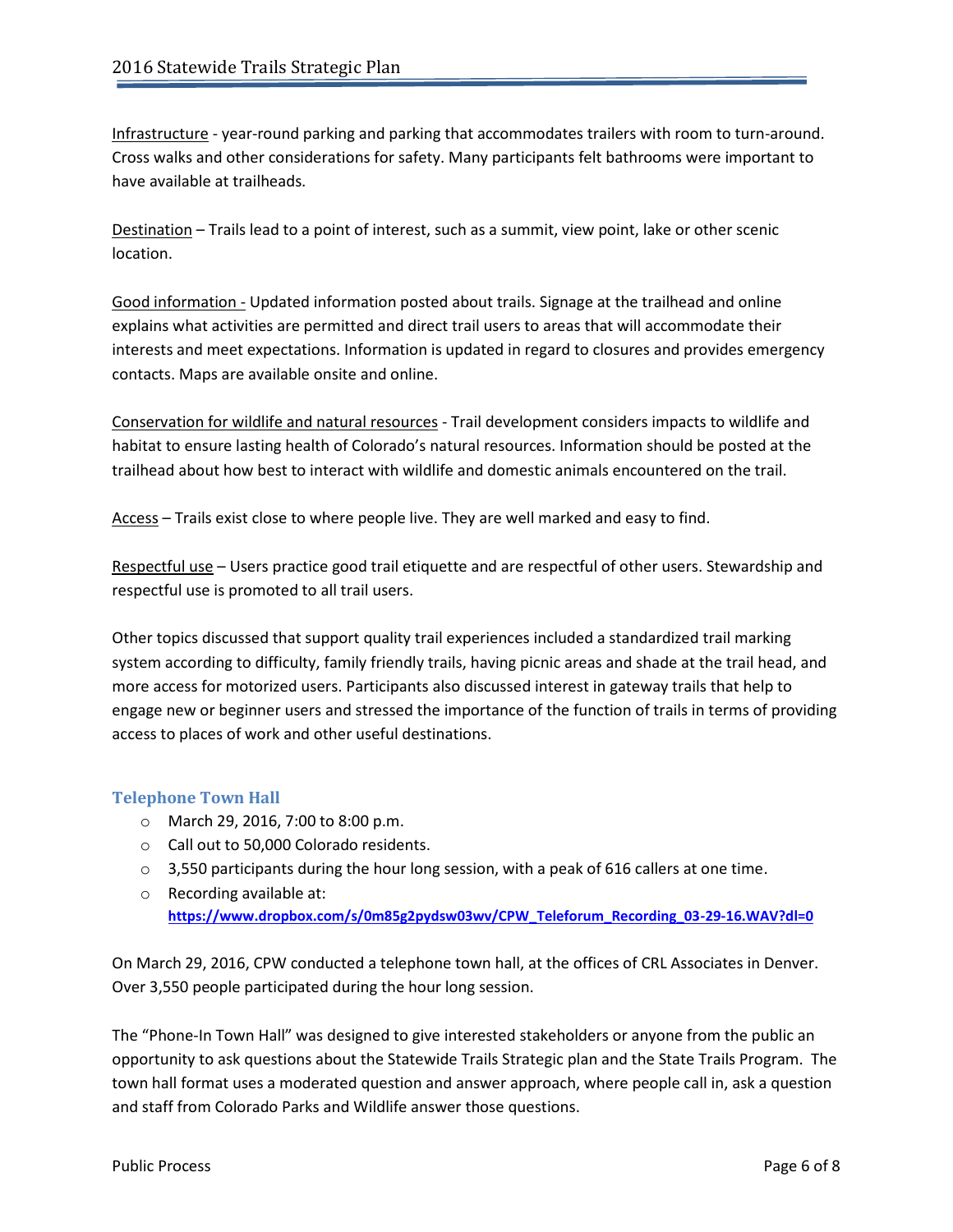Questions and comments from the participants tracked with the comments heard during the focus group sessions: need for quality trail design, trail maintenance, stable funding needs, concerns over wildlife impacts, interagency (and intra-agency) coordination, population growth impacts, and consideration of community needs.

## **Colorado Parks and Wildlife Staff reviews**

- o January 2016 Draft goals and objectives routed to CPW staff for comment.
- o CPW staff updated periodically during process with opportunity to comment.
- $\circ$  June 2016 Draft of the Plan presented to CPW Leadership Team, CPW Staff and the State Recreational Trails Committee for their review, approval and recommendation to move to the Commission for final approval.

CPW strives to balance a mission that is at times inherently conflicted. There is a clear and significant need to provide outdoor recreation for all Coloradans and millions of visitors to Colorado. Outdoor recreation brings people into contact with various species of wildlife. Those contacts may have, generally inadvertently, some level of deleterious effects on those creatures, their habitats and environments. At the same time, such connections to nature may be highly regarded and sought after by people, and a driving force in their enjoyment of the outdoors. CPW's mission is to manage wildlife and habitats as well as to provide high quality outdoor recreation. An essential aspect of the "*2016 Statewide Trails Strategic Plan*" is to ensure that trail systems across Colorado include ample and appropriate understanding of the affect trail recreation can have on wildlife and their environments.

Previous trail plans recognized and discussed the importance of working with wildlife managers on trail construction, design and uses. The "*2016 Statewide Trails Strategic Plan*" takes this to a much higher level, in large part due to the comments and input from CPW wildlife experts. Agency staff were notified of the planning process directly through internal communications and comments were solicited through regional and program managers. Such discussions with staff culminated with an internal meeting in late June where specific concerns were discussed.

A considerable effort went into making certain that CPW staff concerns were heard, and effectively understood. Still, that effort is not a one-time, one-shot, approach. The intent, mentioned in many of the objectives and actions of the plan, is to keep those communications open and modify grant requirements and processes in the future so as that those continue to improve consistent with CPW's mission.

### **Internet posting and comments**

- o Preliminary web page for Statewide Trails Strategic Plan developed.
- o January 2016 Notification about process posted to web site with instructions how to comment.
- $\circ$  Interested constituents notified about process and opportunity to comment through email.